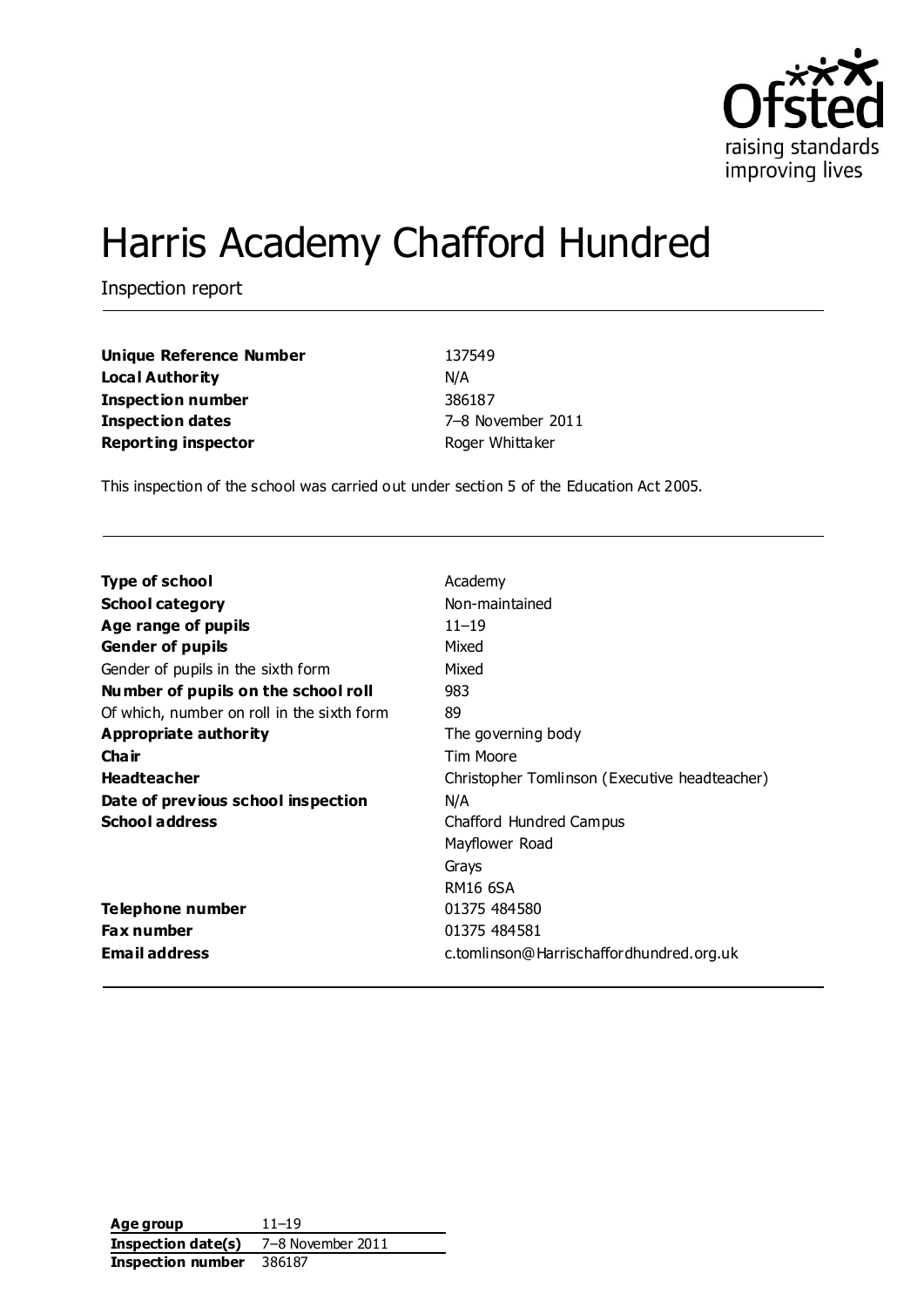The Office for Standards in Education, Children's Services and Skills (Ofsted) regulates and inspects to achieve excellence in the care of children and young people, and in education and skills for learners of all ages. It regulates and inspects childcare and children's social care, and inspects the Children and Family Court Advisory Support Service (Cafcass), schools, colleges, initial teacher training, work-based learning and skills training, adult and community learning, and education and training in prisons and other secure establishments. It assesses council children's services, and inspects services for looked after children, safeguarding and child protection.

Further copies of this report are obtainable from the school. Under the Education Act 2005, the school must provide a copy of this report free of charge to certain categories of people. A charge not exceeding the full cost of reproduction may be made for any other copies supplied.

If you would like a copy of this document in a different format, such as large print or Braille, please telephone 0300 123 4234, or email enquiries@ofsted.gov.uk.

You may copy all or parts of this document for non-commercial educational purposes, as long as you give details of the source and date of publication and do not alter the information in any way.

To receive regular email alerts about new publications, including survey reports and school inspection reports, please visit our website and go to 'Subscribe'.

Piccadilly Gate Store St **Manchester** M1 2WD

T: 0300 123 4234 Textphone: 0161 618 8524 E: enquiries@ofsted.gov.uk W: www.ofsted.gov.uk

Ofsted

© Crown copyright 2011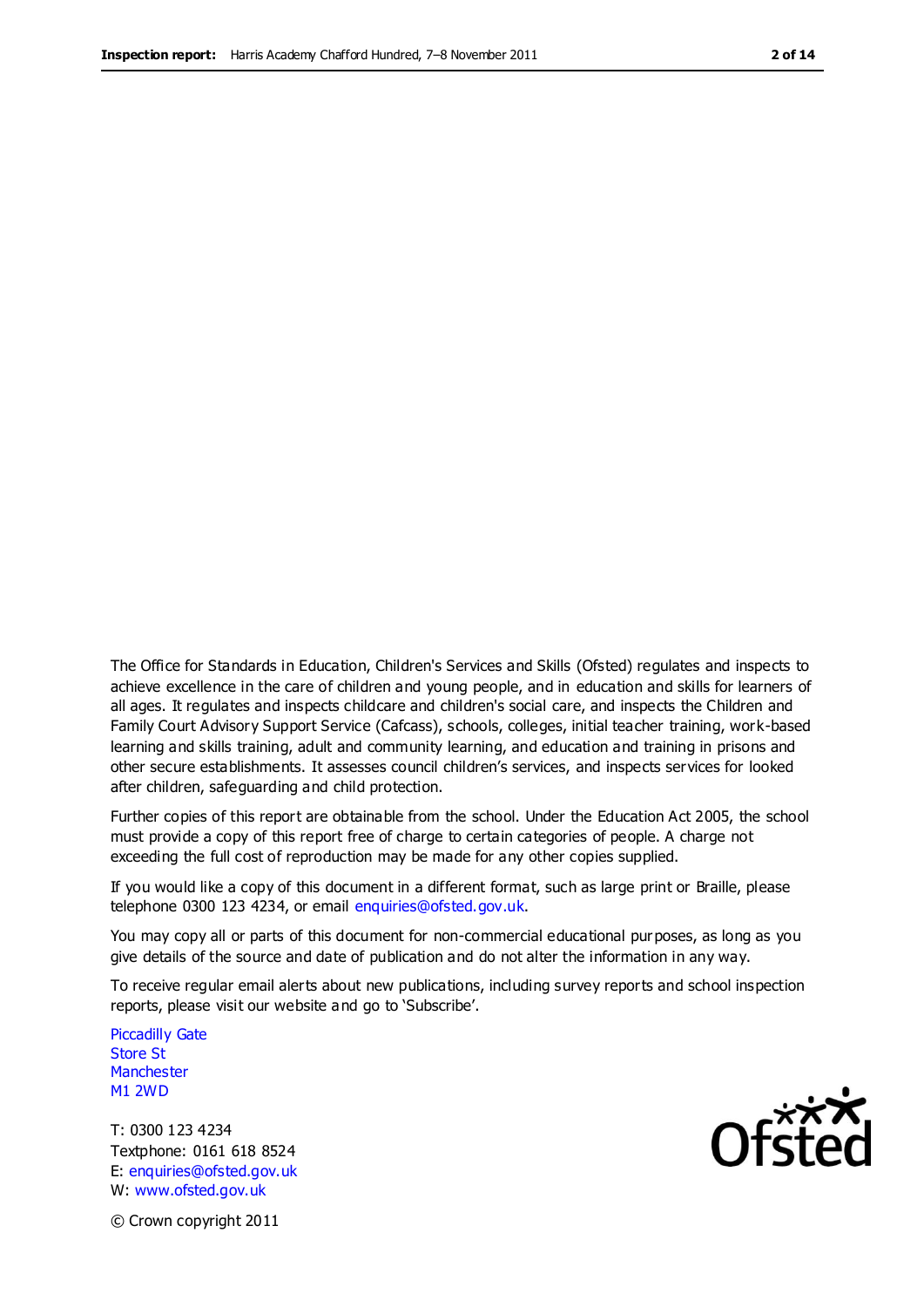# **Introduction**

This inspection was carried out by five additional inspectors, who observed 30 lessons and saw 30 teachers. They held meetings with staff, members of the governing body and groups of students. They observed the academy's work, and looked at the academy's improvement plan, reports to the governing body and monitoring data in relation to students' progress and the quality of teaching. They analysed 101 questionnaires from parents and carers, 154 from students and 47 from members of staff.

The inspection team reviewed many aspects of the school's work. It looked in detail at a number of key areas.

- $\blacksquare$  How accurately does the academy judge the quality of teaching and how well do staff monitor the impact of the variation in teaching on individuals and groups of students?
- How successfully has the academy managed the new development of provision for sixth form education?

# **Information about the school**

Harris Academy Chafford Hundred is an average sized secondary school, with a very recently opened sixth form. The proportion of boys is higher than that of girls throughout the academy, though the number of girls is increasing in the lower year groups. The number of students eligible for free school meals is below average. The proportion of students with special educational needs and/or disabilities is average. However, the proportion with a statement of special educational needs is well above average. The academy has specialisms in business and enterprise, applied learning and gifted and talented. In 2009 it was awarded high performance specialist status. The Academy manages a specially resourced provision for special educational needs. This provides for students with autism, and supports four students from each year group.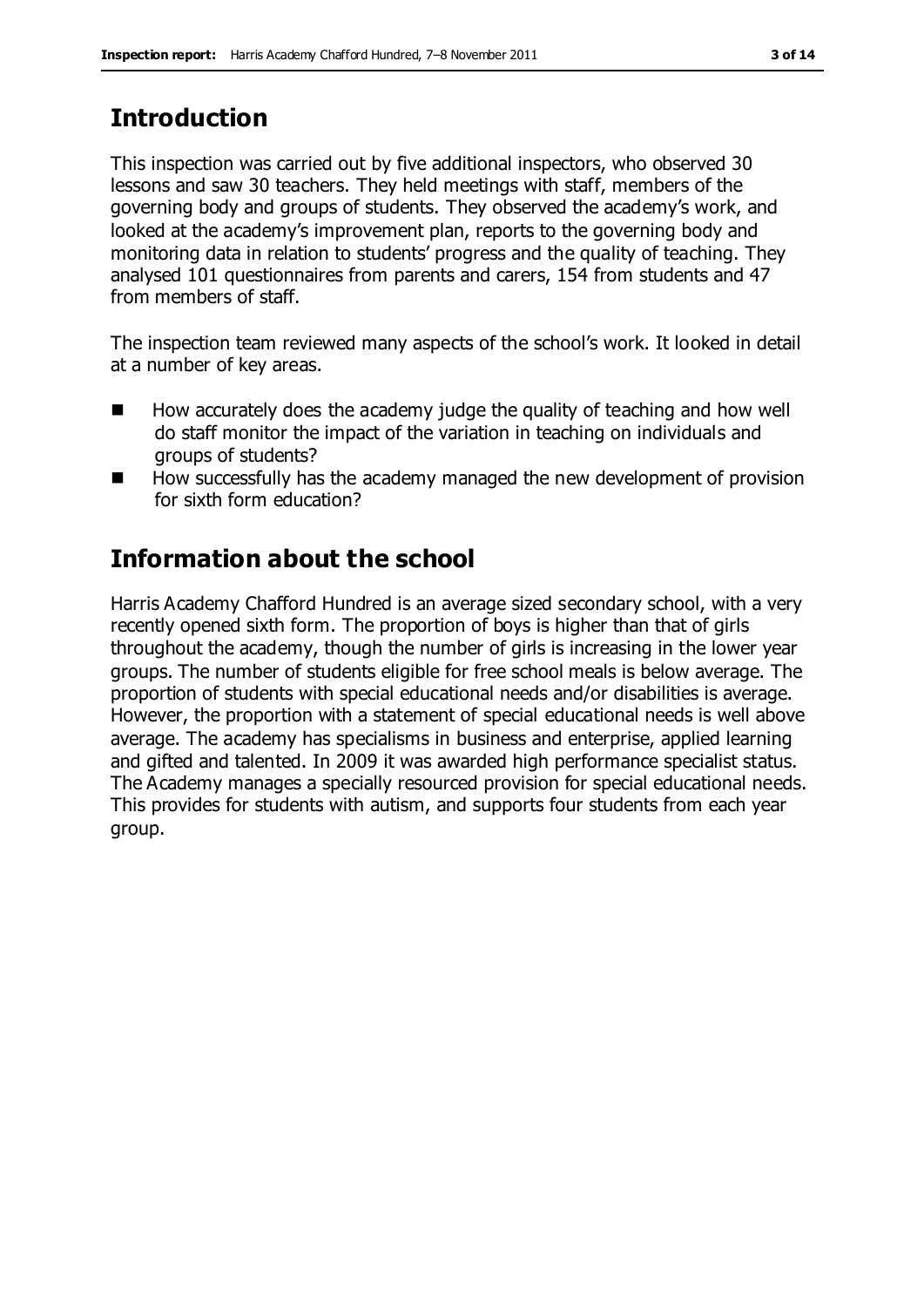# **Inspection judgements**

# **Overall effectiveness: how good is the school? 1**

#### **The school's capacity for sustained improvement 1**

# **Main findings**

Harris Academy Chafford Hundred provides an outstanding education for all its students. The very strong leadership of the executive headteacher and the senior leaders is ensuring that exceptionally well thought-out strategies for improvement are having a very positive impact on provision and, in turn, on outcomes for students. The academy has a very strong ethos and culture of high achievement and of care for all its students. The outstanding curriculum and care, guidance and support ensure that the needs of every student are met exceptionally well. Improvements in the quality of teaching, which is now outstanding, is engaging students so that their behaviour, attitudes to learning and progress are outstanding. As a result attainment has improved significantly since 2009 and results for 2011 are well above average. Almost all students are working at levels consistently well above national averages, and are significantly exceeding national expectations. This is evident from lessons seen and the academy's accurate tracking data. Students with special educational needs and/or disabilities including those with statements of educational need, work consistently at above average standards, demonstrating outstanding progress. This is also the case for a very small number of students who are supported through the externally funded provision for students with autism. Other outcomes for students have improved because of the academy's ethos of developing the whole student as an individual. As a result they demonstrate outstanding personal skills which underpin their ability to contribute to their learning. They also make significant contributions to the life of the academy and the wider community.

The academy has outstanding capacity not only to sustain levels of performance, but also to improve even further. It has significantly improved provision, which has contributed to the rapid improvement in results over the past two years. The academy has outstanding monitoring and evaluation strategies, which ensure that all staff are held to account for their performance. Staff understand fully what the academy is wanting to achieve and are enthusiastically committed to working towards accomplishing these goals.

The academy's self-evaluation system ensures that all staff continue their drive for on-going improvement. This is evident in the accurate evaluation of what the academy needs to do to improve even further. Leaders correctly identify that while teaching is overall excellent, the proportion of lessons that are outstanding is not yet high enough to ensure that all students are gaining passes at the highest grades.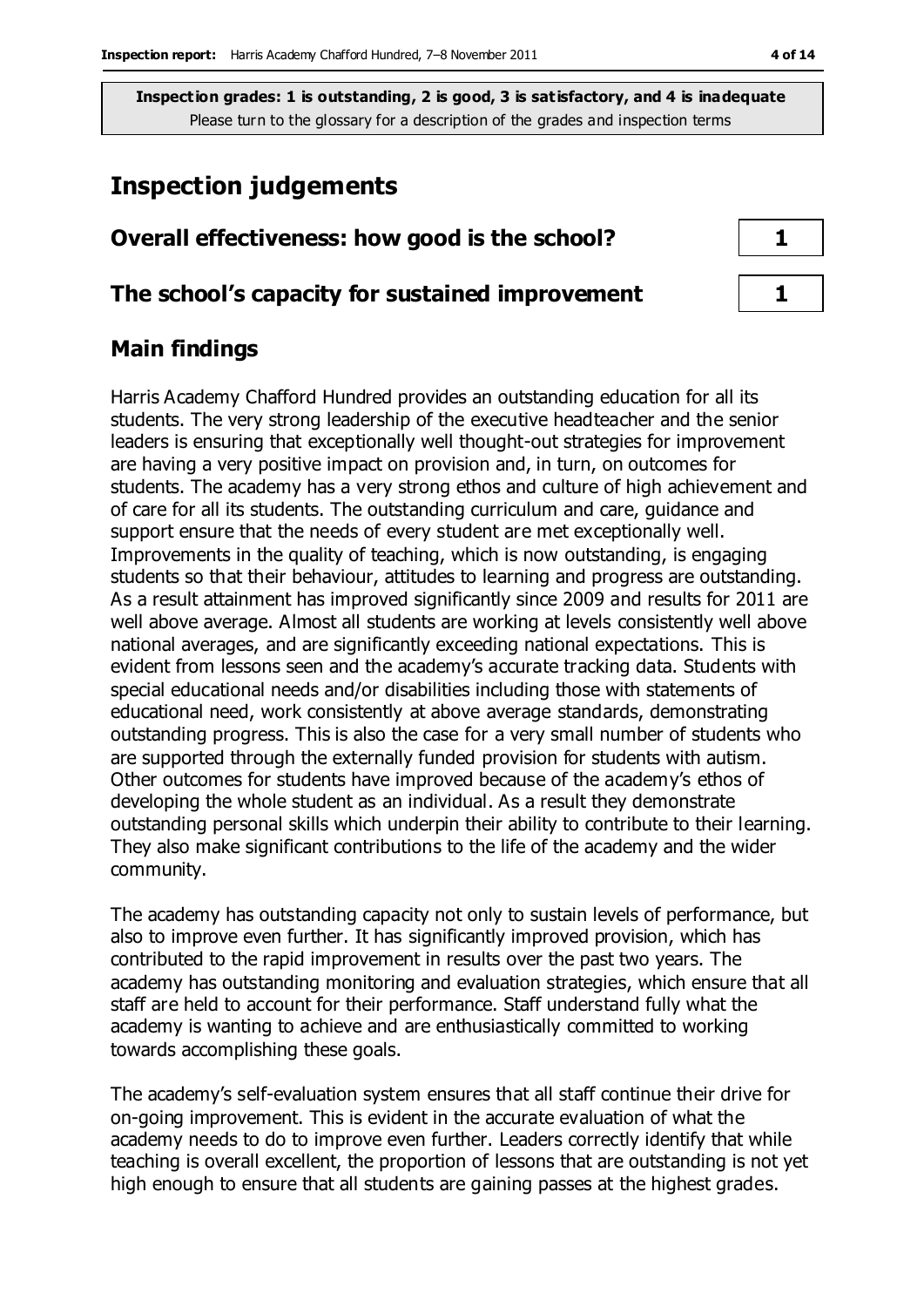### **What does the school need to do to improve further?**

- Ensure that teaching in almost all lessons is outstanding by the end of this academic year by:
	- making sure that all students know what they can do and how to improve through verbal and written feedback
	- giving students more responsibility through the development and use of  $\equiv$ independent learning skills.

### **Outcomes for individuals and groups of pupils 1**

From broadly average beginnings, almost all students leave the academy with attainment that is well above expected levels. The leadership team, led by the highly effective executive headteacher, introduced a target setting system, which is based on the attainment of individual students. Targets are very challenging and commit students to strive to achieve at the highest level. Excellent systems of personalised support are put in place and outstanding tracking systems ensure that all students know exactly where they are at any time. Consequently, the present Year 11 students are on track to exceed their very challenging targets. This will mean that almost all students will gain five or more A\*-C grades at GCSE including English and mathematics, and so achieve well above the national average. Students with special educational needs and/or statements of educational needs make progress at the same rate as other groups. Students who are supported in the provision for autism make outstanding progress. There is successful integration with some mainstream classes where students with autism are able to learn how to build up relationships with their peers. The specialist status has made a considerable contribution to improvements through the development of strategies to help students at different levels to achieve as well as they can, for example extension activities for gifted and talented students.

Students' attitudes to learning and their ability to apply themselves in lessons are exceptional and this is reflected in the outstanding progress they make in lessons. Attendance is high and students are punctual to their lessons and other commitments. Students show an exceptionally good understanding of how to be safe. They are confident to ask a member of staff if they need help and say the 'there is always a member of staff around if a need occurs'. Students spoke at length about how they value the opportunities to contribute to the academy community. For example as members of an active school council or to lead physical activity sessions for other students as part of their aim of encouraging a healthy lifestyle. Most take advantage of opportunities to join extra-curricular clubs and societies. Students are developing as outstanding members of society and demonstrate a very high level of social skills in the different situations they find themselves during their time at the academy. The students make a significant contribution to the community cohesion within the academy.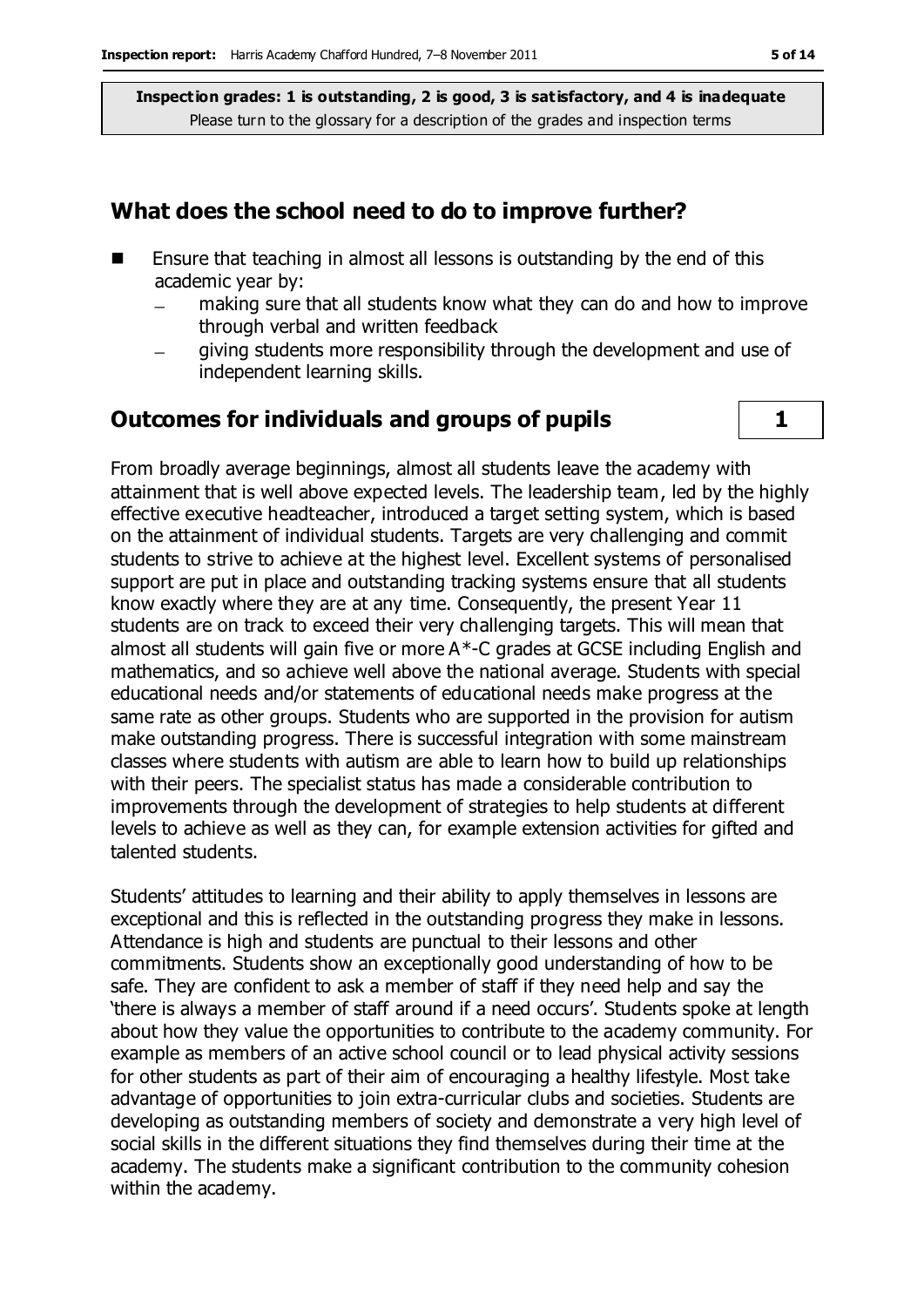These are the grades for pupils' outcomes

| Pupils' achievement and the extent to which they enjoy their learning                                                     |   |
|---------------------------------------------------------------------------------------------------------------------------|---|
| Taking into account:                                                                                                      |   |
| Pupils' attainment <sup>1</sup>                                                                                           | 1 |
| The quality of pupils' learning and their progress                                                                        |   |
| The quality of learning for pupils with special educational needs and/or disabilities<br>and their progress               | 1 |
| The extent to which pupils feel safe                                                                                      | 1 |
| Pupils' behaviour                                                                                                         | 1 |
| The extent to which pupils adopt healthy lifestyles                                                                       | 1 |
| The extent to which pupils contribute to the school and wider community                                                   | 1 |
| The extent to which pupils develop workplace and other skills that will<br>contribute to their future economic well-being |   |
| Taking into account:                                                                                                      |   |
| Pupils' attendance <sup>1</sup>                                                                                           |   |
| The extent of pupils' spiritual, moral, social and cultural development                                                   |   |

# **How effective is the provision?**

The outstanding relationships, which exist between teachers and students, contribute significantly to the high levels of progress made by students. Teachers are enthusiastic about their subjects and pass this on to the students through activities which excite and engage them in their learning. Students are clear about their targets and are actively involved in assessing their own and others' work. For example, in an art lesson students were developing the skills of still life drawing by working on success criteria set by the teacher. They then worked in groups to assess one another's drawings and to decide how peers could improve their drawing and so be working at a higher level. The teacher encouraged them to think for themselves and only use him as a resource when all else failed. Teachers set high expectations for learning in lessons and outcomes for students by the end of the lesson are always challenging. Teachers encourage a 'can do' philosophy that students respond to and so often work to higher levels. In the few lessons where teaching is not outstanding students are not always made aware of what they are capable and how to improve through written and verbal feedback and students are not given the opportunity to use their independent learning skills.

The curriculum has developed to ensure that the needs of all students are met in order for them to achieve as well as they can. The academy has built on opportunities within the specialist status and has developed the curriculum to enable students to be actively involved in their own learning, for example: in Years 7 and 8 an innovative programme of work enables students to develop strong skills for

 $\overline{a}$ <sup>1</sup> The grades for attainment and attendance are: 1 is high; 2 is above average; 3 is broadly average; and 4 is low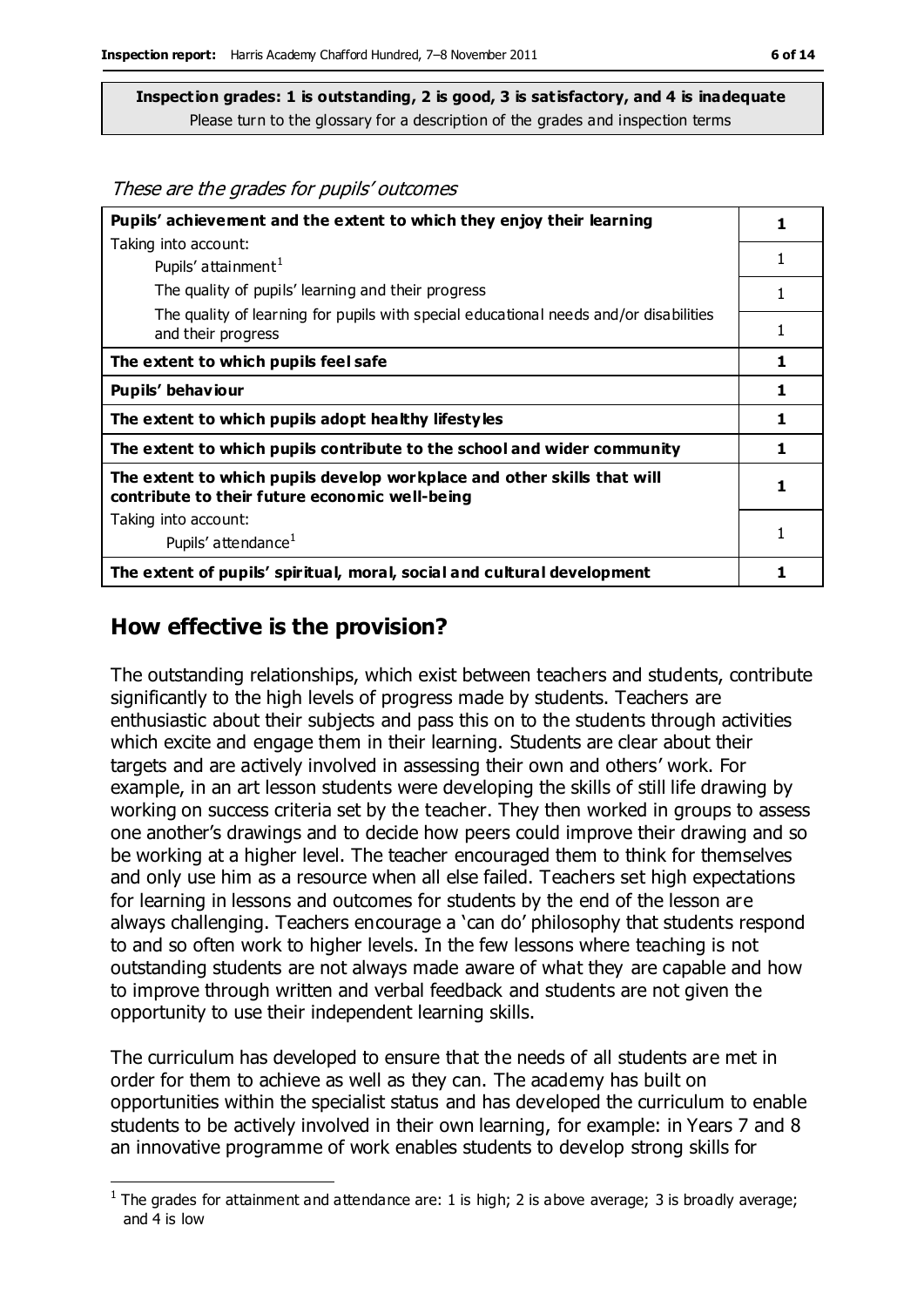learning. The curriculum is regularly reviewed to ensure that it remains personalised to individual needs. Students are very happy that the organised options enable them to take the courses that they require. While most of the curriculum is based on GCSE courses there are opportunities for students to work on vocational options such as hairdressing and motor mechanics. Students take advantage of a very wide extracurricular programme.

The academy does everything it can to make sure that barriers to learning are overcome through exceptionally effective care, guidance and support provision. Transition arrangements into the academy for all students, but especially those who may be potentially vulnerable, are outstanding. The specialist staff, in the provision for students with autism, know their students really well and form excellent relationships with them. They are vigilant in making support available. Learning guidance is excellent; ensuring that all students have weekly opportunities to talk about their progress. Strong support systems are in place to meet all their needs. Students were enthusiastic to talk about the high level of support and care they receive at the academy.

| These are the grades for the guality of provision                                                          |  |
|------------------------------------------------------------------------------------------------------------|--|
| The quality of teaching                                                                                    |  |
| Taking into account:                                                                                       |  |
| The use of assessment to support learning                                                                  |  |
| The extent to which the curriculum meets pupils' needs, including, where<br>relevant, through partnerships |  |
| The effectiveness of care, guidance and support                                                            |  |

These are the grades for the quality of provision

# **How effective are leadership and management?**

The drive and enthusiasm of the outstanding executive headteacher has focused the academy on setting very high standards and aspirations for all its stakeholders. Supported by his extremely effective senior leaders he has instilled an ethos of 'all students are entitled to achieve at the highest levels' within the academy. As a result staff understand the aims of the academy, are committed to them and are willing to work very hard to improve their practice. Roles and responsibilities are clearly defined and staff are held to account for their outcomes. Within this system the executive headteacher has built an 'everyone can achieve high' culture, which has resulted in staff supporting and helping each other. Self-evaluation is a strength of the academy and consequently leaders have identified the need to increase the proportion of outstanding lessons so that students receive the best teaching almost all of the time.

The academy works hard at reaching all parents and carers. Excellent systems exist to enable engagement with parents and carers; they respond with enthusiasm and feel that the academy listens to their views and acts upon them. A full range of partnerships with business and outside agencies are in place; these greatly enhance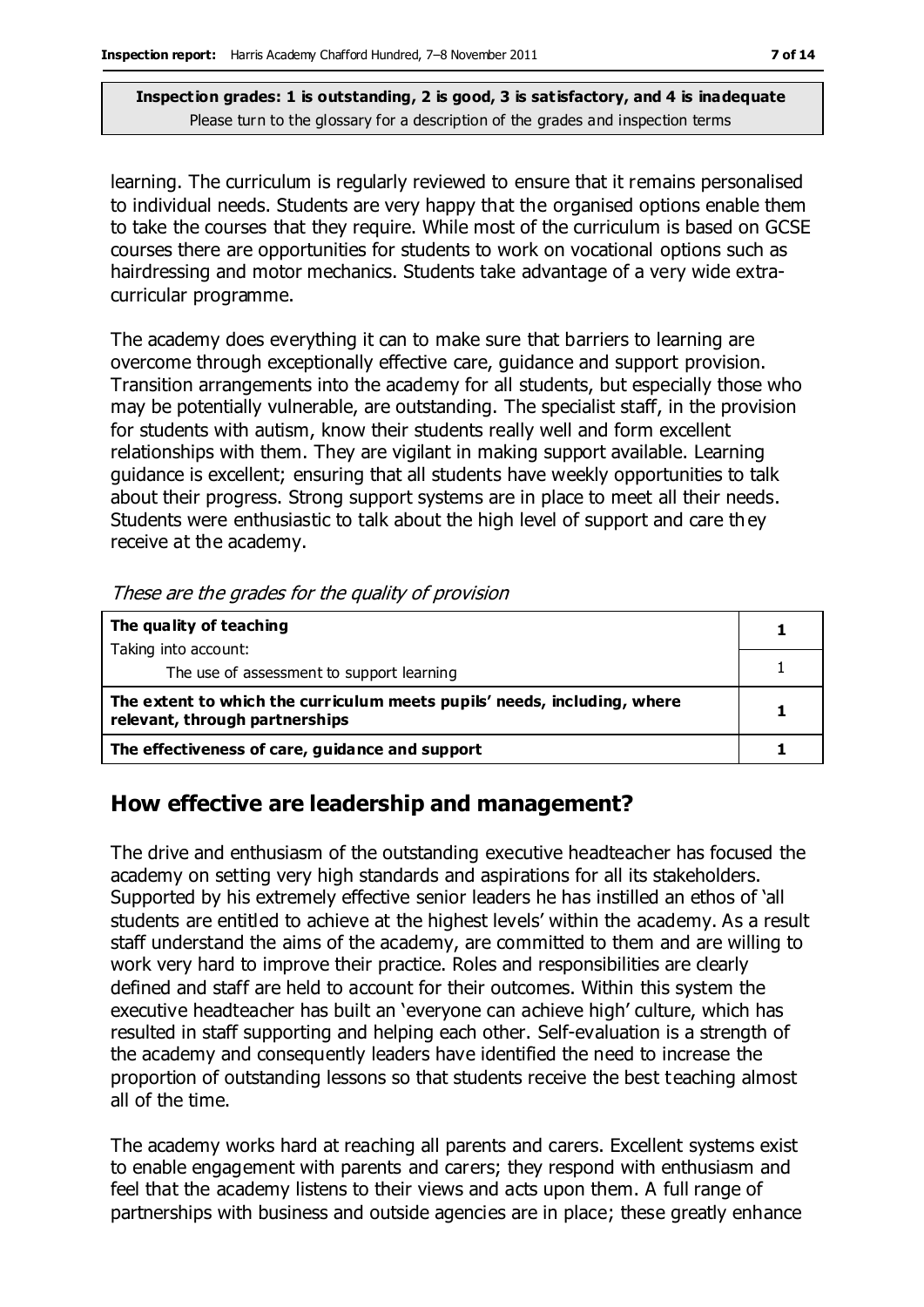the learning experience of all students. The academy tackles any discrimination rigorously and ensures that students whose circumstances make them potentially vulnerable are not disadvantaged. The academy's approach to community cohesion is outstanding with many opportunities for students to engage with communities with different social and cultural contexts. The outstanding governing body, very well led by the very effective chair, has played a significant role in improvements that have taken place at the academy. They are exceptionally supportive of the head teacher and his staff. They are active in the academy and have very effective systems of accountability so that staff are held to account for their performance and that of the students. The school adopts recommended good practice for safeguarding of students across all aspects of its work. Students have a strong understanding of safety and safeguarding so that they understand how to keep themselves safe.

| The effectiveness of leadership and management in embedding ambition and<br>driving improvement                                                                     |                         |
|---------------------------------------------------------------------------------------------------------------------------------------------------------------------|-------------------------|
| Taking into account:                                                                                                                                                |                         |
| The leadership and management of teaching and learning                                                                                                              |                         |
| The effectiveness of the governing body in challenging and supporting the<br>school so that weaknesses are tackled decisively and statutory responsibilities<br>met | 1                       |
| The effectiveness of the school's engagement with parents and carers                                                                                                | 1                       |
| The effectiveness of partnerships in promoting learning and well-being                                                                                              | 1                       |
| The effectiveness with which the school promotes equality of opportunity and<br>tackles discrimination                                                              |                         |
| The effectiveness of safeguarding procedures                                                                                                                        | $\overline{\mathbf{2}}$ |
| The effectiveness with which the school promotes community cohesion                                                                                                 | 1                       |
| The effectiveness with which the school deploys resources to achieve value for<br>money                                                                             |                         |

# **Sixth form**

Students' attainment is well above national averages in almost all lessons seen. The sixth form benefits from being able to build on secure practice, which is common in the main school. Excellent tracking data indicate that students will achieve well above national averages by the end of Year 12. Highly effective teaching engages students in their learning. It promotes problem solving and helps students to think for themselves. As a result students learning and progress is outstanding. The curriculum meets the needs of all students exceptionally well. It builds on the high aspirations developed during time in the main school.

Students demonstrate maturity in their attitudes to the sixth form experience. They cooperate well and are willing to contribute to activities both in the sixth form and also in the main school, for example: leading health related activities in the fitness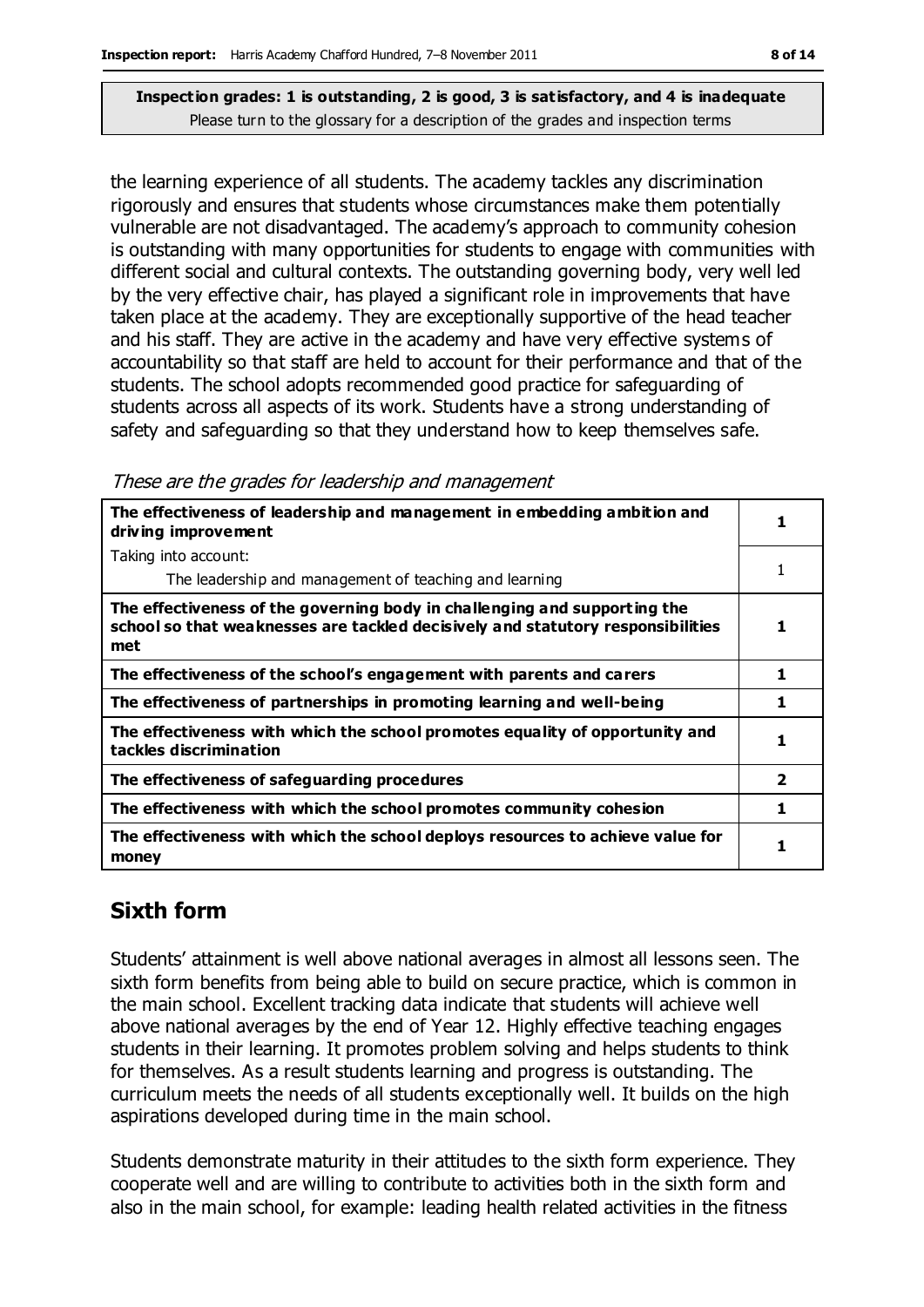room as part of their promotion of adopting healthy lifestyles. Students receive high quality academic and pastoral support, which enables them to enjoy their learning and helps them to achieve outstanding results. The leadership and management of the sixth form is outstanding. Monitoring and evaluation is rigorous and is assisting the school to quickly identify how well students are adapting to life in this new sixth form. The views of students are regularly used to inform development planning.

These are the grades for the sixth form

| Overall effectiveness of the sixth form     |  |
|---------------------------------------------|--|
| Taking into account:                        |  |
| Outcomes for students in the sixth form     |  |
| The quality of provision in the sixth form  |  |
| Leadership and management of the sixth form |  |

# **Views of parents and carers**

The parents and carers who responded to the inspection questionnaires were extremely positive about the academy. Their views were in line with the judgements made by inspectors; particularly in relation to how effectively the academy is led and managed and how much their children enjoy attending. A very small minority felt that the academy is not helping their children to have a healthy lifestyle. The inspectors found that the academy was making every effort to do this and was having success especially in students' physical health through an extensive range of physical activities.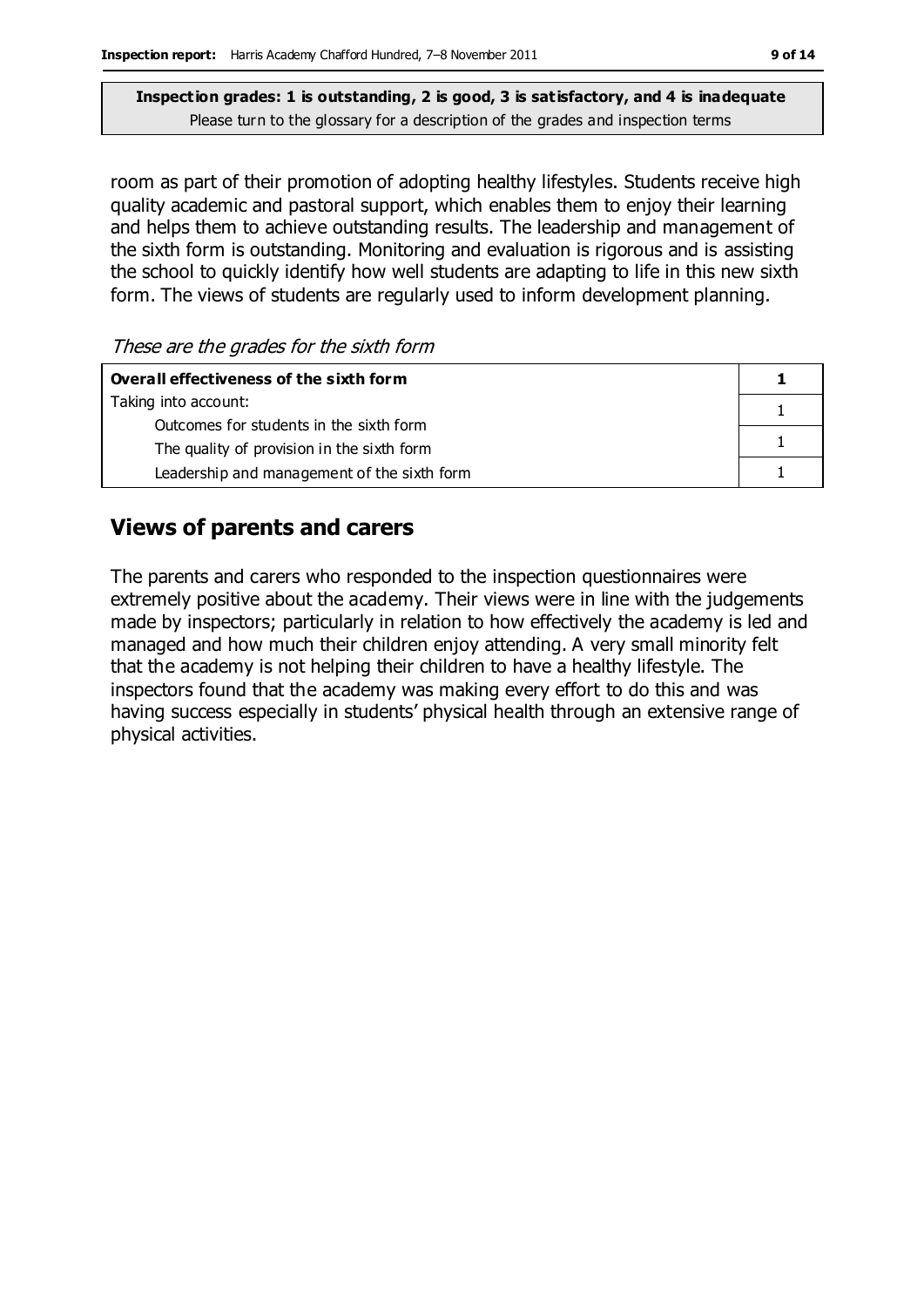#### **Responses from parents and carers to Ofsted's questionnaire**

Ofsted invited all the registered parents and carers of pupils registered at Harris Academy Chafford Hundred to complete a questionnaire about their views of the school.

In the questionnaire, parents and carers were asked to record how strongly they agreed with 13 statements about the school.

The inspection team received 101 completed questionnaires by the end of the on-site inspection. In total, there are 983 pupils registered at the school.

| <b>Statements</b>                                                                                                                                                                                                                                       | <b>Strongly</b><br>agree |               | <b>Agree</b> |               | <b>Disagree</b> |                | <b>Strongly</b><br>disagree |               |
|---------------------------------------------------------------------------------------------------------------------------------------------------------------------------------------------------------------------------------------------------------|--------------------------|---------------|--------------|---------------|-----------------|----------------|-----------------------------|---------------|
|                                                                                                                                                                                                                                                         | <b>Total</b>             | $\frac{0}{0}$ | <b>Total</b> | $\frac{0}{0}$ | <b>Total</b>    | $\frac{0}{0}$  | <b>Total</b>                | $\frac{1}{2}$ |
| My child enjoys school                                                                                                                                                                                                                                  | 53                       | 52            | 45           | 45            | 0               | 0              | 0                           | $\Omega$      |
| The school keeps my child<br>safe                                                                                                                                                                                                                       | 67                       | 66            | 33           | 33            | $\mathbf{1}$    | 1              | $\mathbf{0}$                | $\mathbf 0$   |
| The school informs me about<br>my child's progress                                                                                                                                                                                                      | 58                       | 57            | 37           | 37            | 3               | 3              | $\mathbf 0$                 | $\mathbf 0$   |
| My child is making enough<br>progress at this school                                                                                                                                                                                                    | 51                       | 50            | 48           | 48            | 0               | 0              | $\mathbf 0$                 | $\mathbf 0$   |
| The teaching is good at this<br>school                                                                                                                                                                                                                  | 53                       | 52            | 47           | 47            | 1               | 1              | $\mathbf 0$                 | $\mathbf 0$   |
| The school helps me to<br>support my child's learning                                                                                                                                                                                                   | 48                       | 48            | 48           | 48            | 3               | 3              | $\mathbf 0$                 | $\mathbf 0$   |
| The school helps my child to<br>have a healthy lifestyle                                                                                                                                                                                                | 25                       | 25            | 69           | 68            | $\overline{7}$  | $\overline{7}$ | $\mathbf 0$                 | $\mathbf 0$   |
| The school makes sure that<br>my child is well prepared for<br>the future (for example<br>changing year group,<br>changing school, and for<br>children who are finishing<br>school, entering further or<br>higher education, or entering<br>employment) | 50                       | 50            | 46           | 46            | $\mathbf{1}$    | 1              | $\mathbf 0$                 | $\mathbf 0$   |
| The school meets my child's<br>particular needs                                                                                                                                                                                                         | 51                       | 50            | 44           | 44            | 4               | 4              | $\mathbf 0$                 | $\mathbf 0$   |
| The school deals effectively<br>with unacceptable behaviour                                                                                                                                                                                             | 65                       | 64            | 32           | 32            | $\mathbf 0$     | $\mathbf 0$    | $\mathbf 0$                 | $\mathbf 0$   |
| The school takes account of<br>my suggestions and<br>concerns                                                                                                                                                                                           | 46                       | 46            | 44           | 44            | 3               | 3              | $\mathbf 0$                 | $\mathbf 0$   |
| The school is led and<br>managed effectively                                                                                                                                                                                                            | 68                       | 67            | 31           | 31            | $\pmb{0}$       | $\mathbf 0$    | $\mathbf 0$                 | $\mathbf 0$   |
| Overall, I am happy with my<br>child's experience at this<br>school                                                                                                                                                                                     | 71                       | 70            | 30           | 30            | 0               | $\mathbf 0$    | $\mathbf 0$                 | 0             |

The table above summarises the responses that parents and carers made to each statement. The percentages indicate the proportion of parents and carers giving that response out of the total number of completed questionnaires. Where one or more parents and carers chose not to answer a particular question, the percentages will not add up to 100%.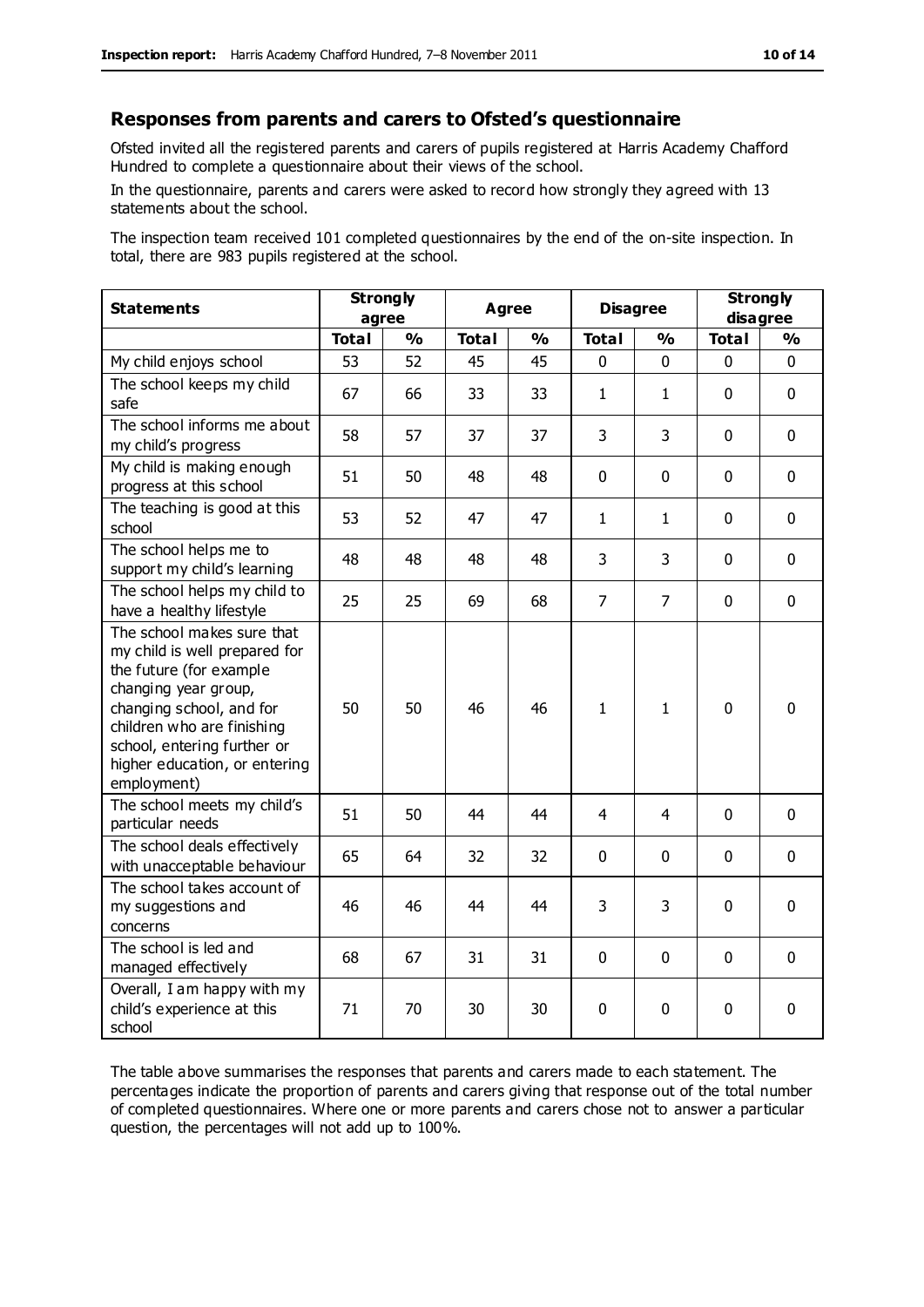# **Glossary**

# **What inspection judgements mean**

| Grade   | <b>Judgement</b> | <b>Description</b>                                            |
|---------|------------------|---------------------------------------------------------------|
| Grade 1 | Outstanding      | These features are highly effective. An outstanding           |
|         |                  | school provides exceptionally well for all its pupils' needs. |
| Grade 2 | Good             | These are very positive features of a school. A school        |
|         |                  | that is good is serving its pupils well.                      |
| Grade 3 | Satisfactory     | These features are of reasonable quality. A satisfactory      |
|         |                  | school is providing adequately for its pupils.                |
| Grade 4 | Inadequate       | These features are not of an acceptable standard. An          |
|         |                  | inadequate school needs to make significant                   |
|         |                  | improvement in order to meet the needs of its pupils.         |
|         |                  | Ofsted inspectors will make further visits until it           |
|         |                  | improves.                                                     |

# **Overall effectiveness of schools**

|                       |                    |      | Overall effectiveness judgement (percentage of schools) |                   |
|-----------------------|--------------------|------|---------------------------------------------------------|-------------------|
| <b>Type of school</b> | <b>Outstanding</b> | Good | <b>Satisfactory</b>                                     | <b>Inadequate</b> |
| Nursery schools       | 43                 | 47   | 10                                                      |                   |
| Primary schools       | 6                  | 46   | 42                                                      |                   |
| Secondary             | 14                 | 36   | 41                                                      |                   |
| schools               |                    |      |                                                         |                   |
| Sixth forms           | 15                 | 42   | 41                                                      | 3                 |
| Special schools       | 30                 | 48   | 19                                                      |                   |
| Pupil referral        | 14                 | 50   | 31                                                      |                   |
| units                 |                    |      |                                                         |                   |
| All schools           | 10                 | 44   | 39                                                      |                   |

New school inspection arrangements were introduced on 1 September 2009. This means that inspectors now make some additional judgements that were not made previously.

The data in the table above are for the period 1 September 2010 to 08 April 2011 and are consistent with the latest published official statistics about maintained school inspection outcomes (see [www.ofsted.gov.uk\)](http://www.ofsted.gov.uk/).

The sample of schools inspected during 2010/11 was not representative of all schools nationally, as weaker schools are inspected more frequently than good or outstanding schools.

Percentages are rounded and do not always add exactly to 100.

Sixth form figures reflect the judgements made for the overall effectiveness of the sixth form in secondary schools, special schools and pupil referral units.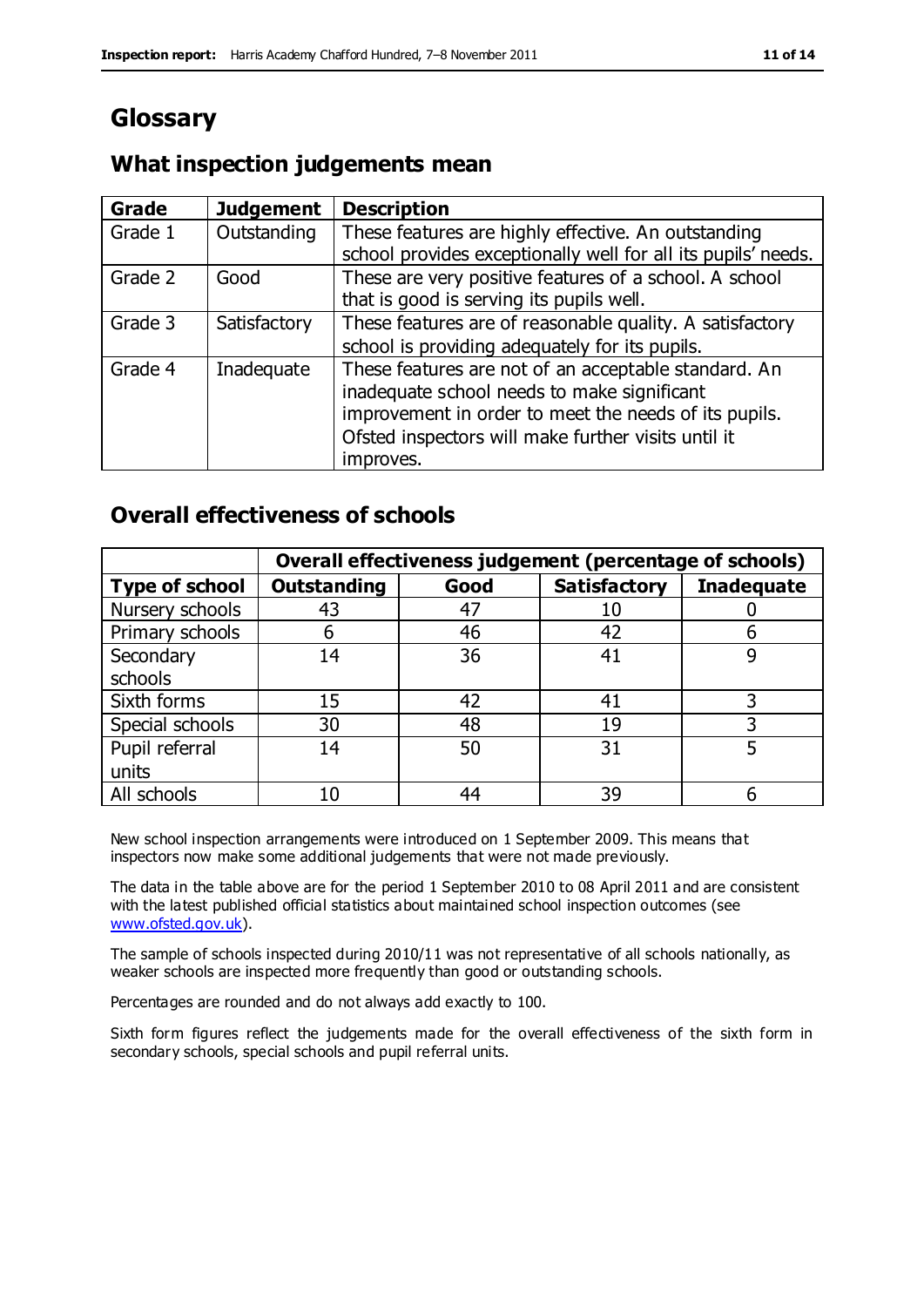# **Common terminology used by inspectors**

| Achievement:                  | the progress and success of a pupil in their<br>learning, development or training.                                                                                                                                                                                                                                           |
|-------------------------------|------------------------------------------------------------------------------------------------------------------------------------------------------------------------------------------------------------------------------------------------------------------------------------------------------------------------------|
| Attainment:                   | the standard of the pupils' work shown by test and<br>examination results and in lessons.                                                                                                                                                                                                                                    |
| Capacity to improve:          | the proven ability of the school to continue<br>improving. Inspectors base this judgement on what<br>the school has accomplished so far and on the<br>quality of its systems to maintain improvement.                                                                                                                        |
| Leadership and management:    | the contribution of all the staff with responsibilities,<br>not just the headteacher, to identifying priorities,<br>directing and motivating staff and running the<br>school.                                                                                                                                                |
| Learning:                     | how well pupils acquire knowledge, develop their<br>understanding, learn and practise skills and are<br>developing their competence as learners.                                                                                                                                                                             |
| <b>Overall effectiveness:</b> | inspectors form a judgement on a school's overall<br>effectiveness based on the findings from their<br>inspection of the school. The following judgements,<br>in particular, influence what the overall<br>effectiveness judgement will be.                                                                                  |
|                               | The school's capacity for sustained<br>×<br>improvement.<br>Outcomes for individuals and groups of<br>п<br>pupils.<br>The quality of teaching.<br>The extent to which the curriculum meets<br>pupils' needs, including, where relevant,<br>through partnerships.<br>The effectiveness of care, guidance and<br>■<br>support. |
| Progress:                     | the rate at which pupils are learning in lessons and<br>over longer periods of time. It is often measured<br>by comparing the pupils' attainment at the end of a<br>key stage with their attainment when they started.                                                                                                       |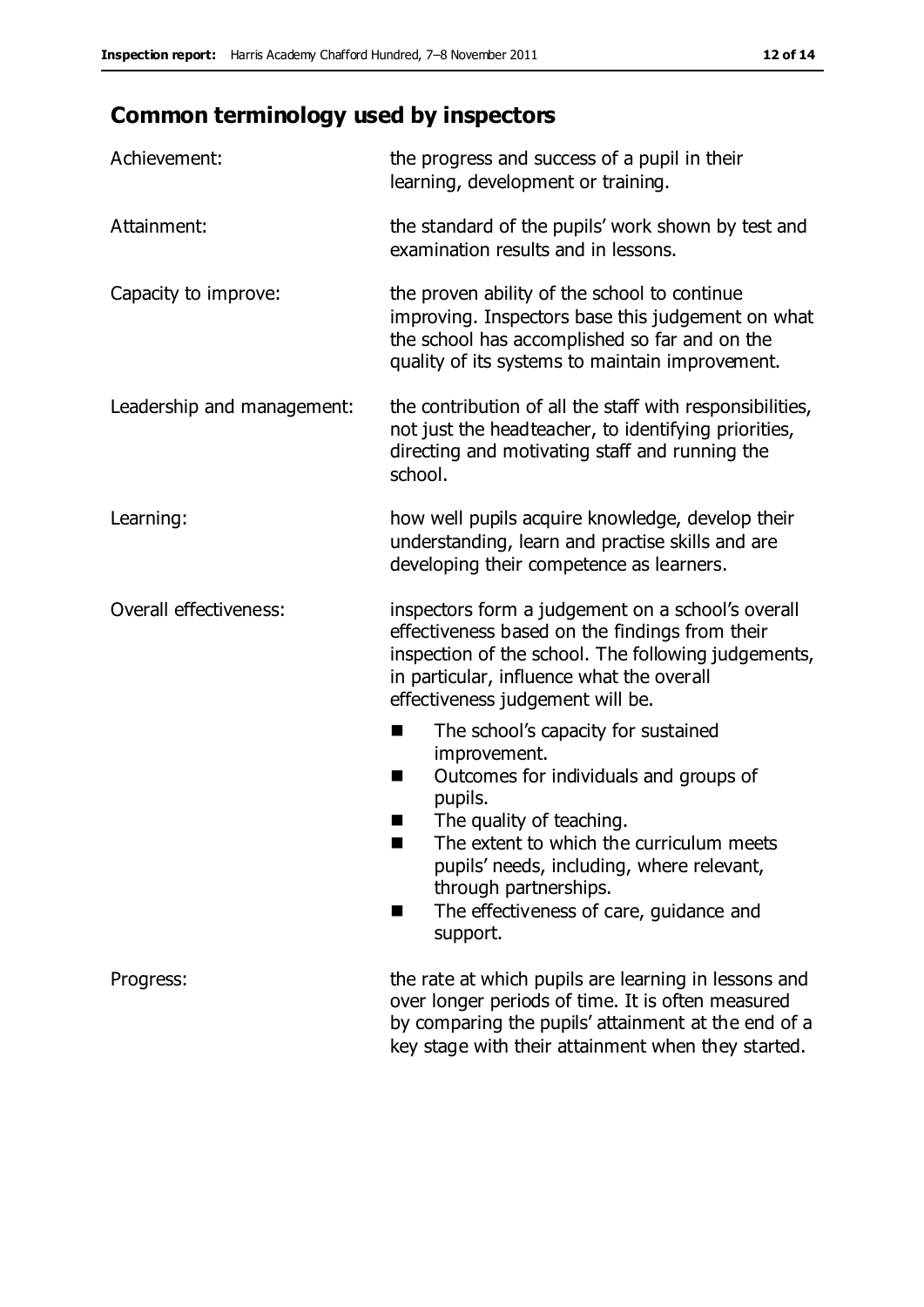#### **This letter is provided for the school, parents and carers to share with their children. It describes Ofsted's main findings from the inspection of their school.**



9 November 2011

Dear Students

#### **Inspection of Harris Academy Chafford Hundred, Grays, RM16 6SA**

Thank you for the warm welcome you gave the inspection team when we visited your academy recently. We enjoyed being in your lessons and were impressed with the maturity with which you told us your views. We have decided that it is an outstanding academy.

These are some of the academy's strengths.

- You now make outstanding progress so that standards you reach by the end of Year 11 are well above national averages. Coupled with your high levels of attendance, this means that you are very well prepared to move on to further education or training.
- You contribute exceptionally well to your academy, especially when taking responsibility on the student council or contributing to discussions about developments in the academy.
- The teaching is outstanding overall and you are regularly given opportunities to be involved in interesting activities.
- Staff take outstanding care to ensure you are looked after well and supported during your time at the academy.
- Your executive headteacher and senior staff are enthusiastic and committed to ensuring that you achieve at the highest levels

In order to help the academy to continue to improve even further, we have asked leaders to ensure that the quality of teaching in almost all lessons is outstanding. They should do this by making sure that you always know what you can do and how to improve in lessons and that you are given even more opportunities to use your independent learning skills.

You can help the teachers by continuing to work really hard in all lessons. We wish you well in your future at Harris Academy Chafford Hundred.

Yours sincerely

Roger Whittaker Lead inspector